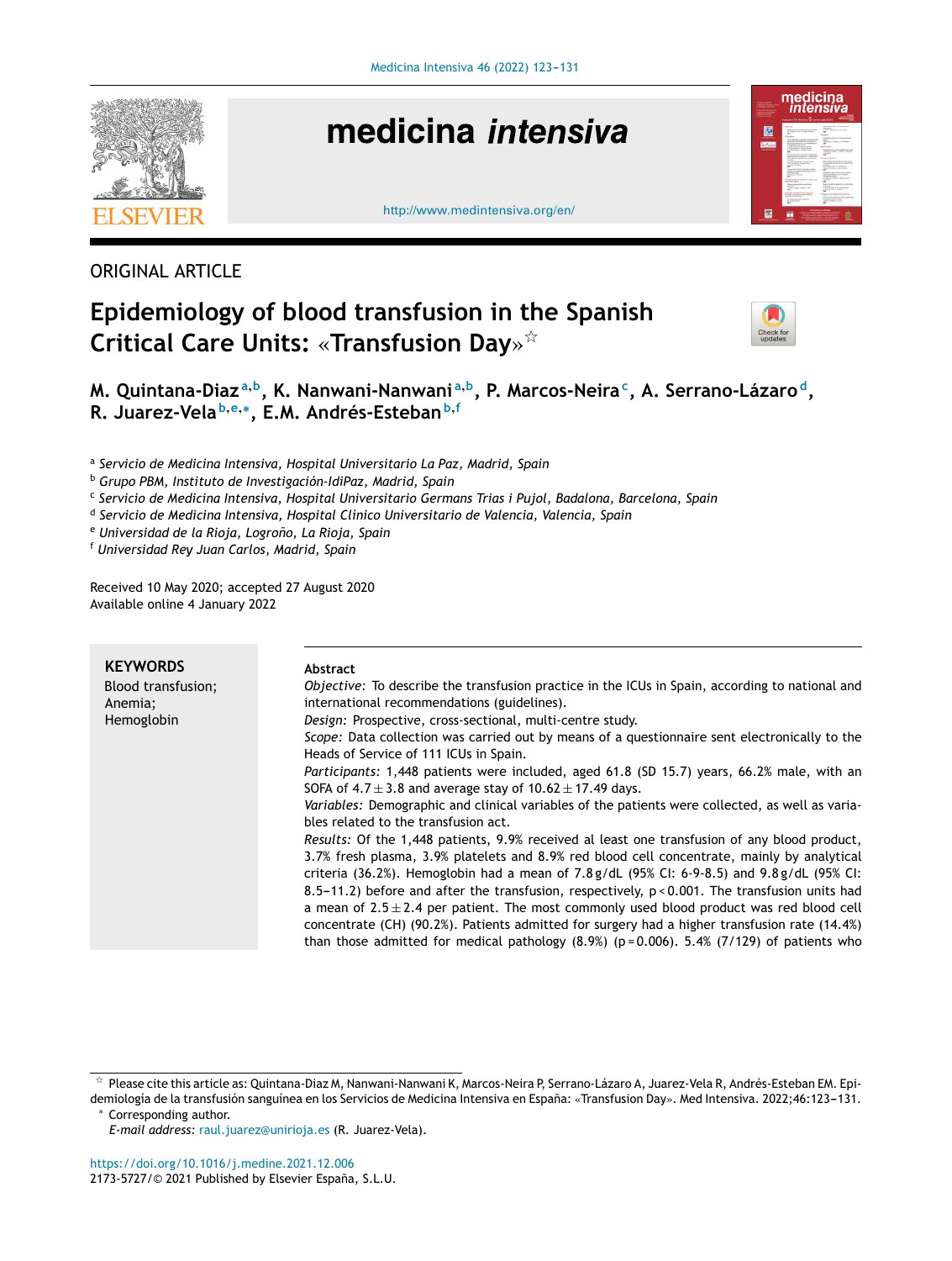received CH died compared to 2.4% (31/1302) who did not ( $p = 0.04$ ). Mortality of transfused patients was higher. The transfusion rate in most of hospitals was 5% to 20%, with 18 hospitals (16.21%) having transfusion rates between 20% and 50%. Hospitals with PBM programs and mass transfusion programs had a lower transfusion rate, although not statistically significant.

*Conclusions:* In this multicenter cross-sectional study, a transfusion prevalence of 9.9% was observed in Spanish Critical Care Units. The most frequent blood product transfused was red blood cells and the main reasons for transfusion were acute anemia with hemodynamic impact and analytical criteria. Mortality of transfused patients was higher.

© 2021 Published by Elsevier España, S.L.U.

#### **Epidemiología de la transfusión sanguínea en los Servicios de Medicina Intensiva en Espana: ˜** «**Transfusion Day**»

#### **Resumen**

*Objetivo:* Describir la práctica transfusional en las UCIs de España, acorde con recomendaciones (*guidelines*) nacionales e internacionales.

*Diseno: ˜* Estudio prospectivo, transversal y multicéntrico.

*Ámbito:* La recogida de datos se realizó mediante una encuesta enviada electrónicamente a los médicos intensivistas de 111 UCIs de España.

Participantes: Se incluyeron 1.448 pacientes, de 61,8 (DE 15,7) años, el 66,2% varones, con un SOFA de  $4.7 \pm 3.8$  y estancia media de  $10.62 \pm 17.49$  días.

*Variables:* Se recogieron variables demográficas y clínicas de los pacientes, así como variables relacionadas con el propio acto transfusional.

*Resultados:* De los 1.448 pacientes, el 9,9% recibieron al menos una transfusión de cualquier hemocomponente, 3,7% de plasma fresco, 3,9% de plaquetas y 8,9% de concentrado de hematíes, siendo la causa principal el umbral transfusional basado en la hemoglobina (36,2%). La hemoglobina tuvo una media de 7,8 g/dL (IC 95%: 6,9-8,5), y de 9.8 g/dl (IC95%: 8,5-11,2) antes y después de la transfusión respectivamente (p < 0,001). Las unidades transfundas tuvo una media por paciente de  $2,5 \pm 2,4$  por paciente. El hemoderivado más utilizado fue el concentrado de hematíes (CH) (90,2%). Los pacientes ingresados por motivos quirúrgicos tuvieron una tasa de transfusión mayor (14,4%) respecto a los ingresados por patología médica (8,9%)  $(p=0,006)$ . El 5,4% (7/129) de los pacientes que recibieron CH fallecieron respecto el 2,4%  $(31/1302)$  que no lo recibieron (p = 0,04). La tasa de transfusión en la mayor parte de hospitales fue de 5% al 20%, habiendo 18 hospitales (16.21%) con tasas de transfusión entre el 20% y el 50%. Los hospitales con programas PBM y programas de transfusión masiva tuvieron una menor tasa de transfusión, aunque sin ser significativa.

*Conclusiones:* En este estudio multicéntrico de corte transversal se observó una prevalencia transfusional en las unidades de críticos españolas del 9,9%. El producto sanguíneo más frecuentemente trasfundido fueron los concentrados de hematíes, y los principales motivos de transfusión fueron la anemia aguda con repercusión hemodinámica y el umbral transfusional basado en la hemoglobina. La mortalidad de los pacientes transfundidos fue mayor. © 2021 Publicado por Elsevier España, S.L.U.

#### **Introduction**

The replacement of blood losses in the critical patient through the transfusion of blood products has changed substantially in recent decades.<sup>[1](#page-8-0)</sup> Those in charge of deciding transfusion must consider that the inappropriate use of these products increases patient morbidity-mortality, and that blood products are moreover valuable and rather scarce.

Previous studies have shown that blood products are often not used properly, contributing to place patients at risk by exposing them to the potential complications of transfusion, such as transfusion-related acute lung injury (TRALI), transfusion-associated circulatory overload (TACO), transfusion-related immunomodulation (TRIM) and infections - especially if transfusion is unnecessary or is sec-ondary to transfusion error.<sup>[2,3](#page-8-0)</sup> On the other hand, needless transfusion seriously reduces the availability of blood products for those patients who really do need them.<sup>4</sup> [T](#page-8-0)he World Health Organization (WHO) considers that transfusion should be regarded as a current healthcare resource which when used correctly as a therapeutic intervention is able to save

## **PALABRAS CLAVE**

Transfusión sanguínea; Anemia; Hemoglobina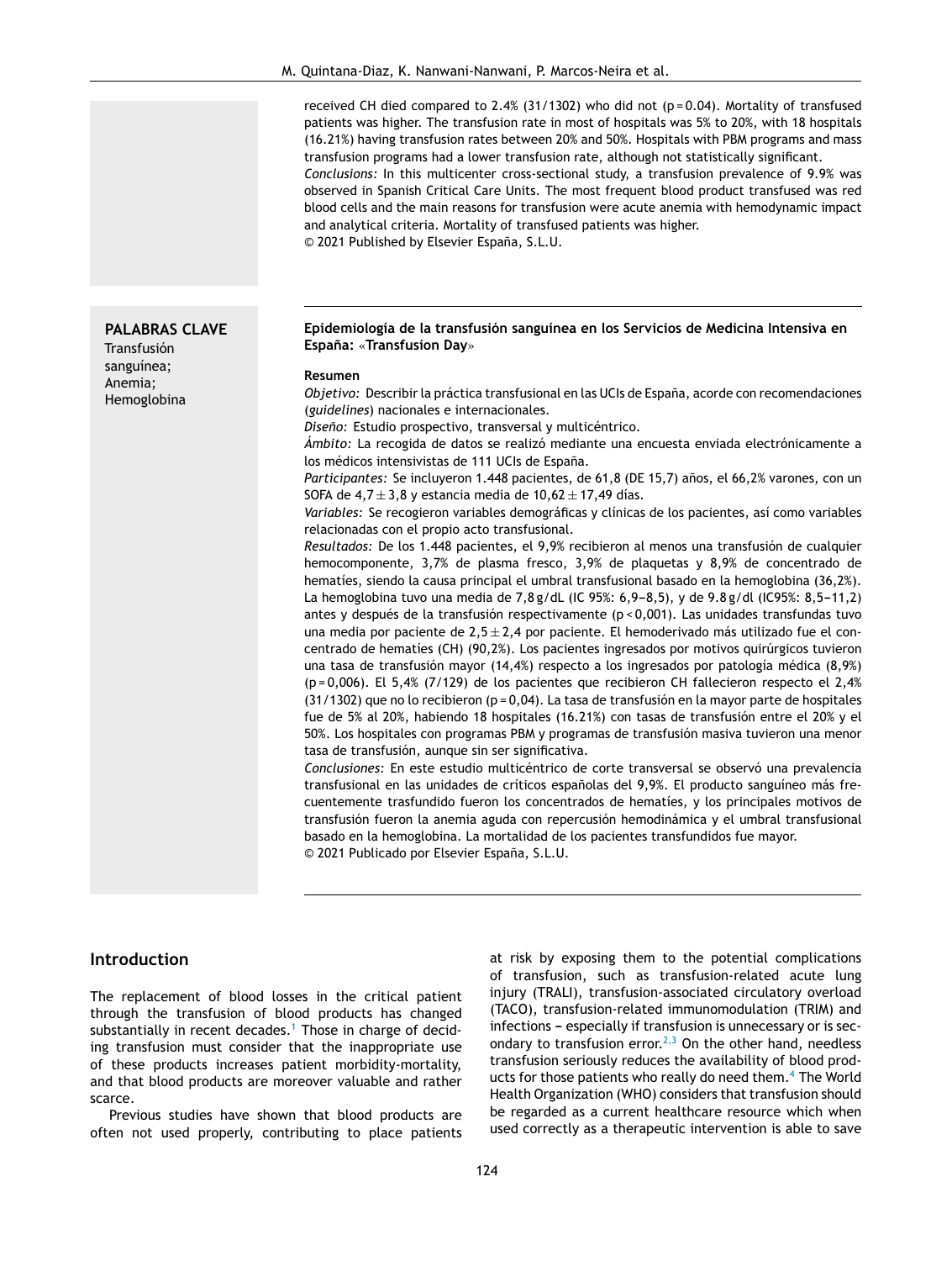lives. Nevertheless, knowing the potential complications of the procedure, unnecessary transfusion must be avoided, and alternatives should be used whenever possible. The health authorities, care providers and physicians are crucial for the prevention, early diagnosis and management of those clinical situations in which blood transfusion may prove necessary.<sup>[2](#page-8-0)</sup>

The above is encompassed within the concept of *Patient Blood Management* (PBM),<sup>[5](#page-8-0)</sup> which stresses the importance of multidisciplinary programs for the optimization of erythropoiesis.<sup>[6](#page-8-0)</sup> In Spain, article 40 of Royal Decree (RD)  $1088/2005^{1,7}$  $1088/2005^{1,7}$  $1088/2005^{1,7}$  regulates the existence and functions of hospital and regional transfusion committees and centers, with the primary aim of ensuring the correct use of blood and its different components. However, despite the existence of such legislation, there is a notorious variability of prescription practices among different centers, possibly due to differences in their degree of implementation of the PBM programs.

Aging of the population, combined with age-related comorbidities and the increased use of antiplatelet drugs and anticoagulants among the elderly, could be related to an increase in transfusion rates in Spain. In contraposition to this, some studies have reported that despite these conditioning factors, the transfusion rates have not increased as expected, $8$  and this could be due to the more or less intense work of the hospital transfusion committees, which seek to ensure a more rational use of transfusion practices.

The most widely used transfusional threshold-defining parameter remains the hemoglobin (Hb) concentration,  $9,10$ despite the fact that it is also one of the main factors conditioning inappropriate transfusions. In many cases the values proposed in the clinical practice guides are not followed.<sup>[11](#page-8-0)</sup> This situation is more patent in elderly patients, since there is no scientific evidence warranting the idea that higher Hb levels improve the survival or quality of life of these patients, and hence more restrictive transfusion practices in this particular population group appear to be the safest option.<sup>[12](#page-8-0)</sup>

It is not clear whether there are differences in the transfusion criteria and in the number and percentage of critical patients subjected to transfusion among the different Spanish Intensive Care Units (ICUs). In this regard, it is reported that the predominant activities in the ICU are of a medical nature, and if we consider the existence of a group of such Units specialized in polytraumatized patients - which are the Units characterized by a high transfusion demand  $-$  we effectively have a defined potential source of transfusional variability. Furthermore, this same article underscores the idea that our ICUs usually have no protocols, and few hospitals have transfusion committees. In turn, in those centers that do have such committees, the latter do not usually generate standards, or these are of little relevance. All this contributes to further accentuate the possible differences in relation to transfusion policies among different hospitals.

We postulate that there may be important variability in this regard. The aim of the present «Transfusion day» study was to determine the epidemiology of transfusion practices in Spanish ICUs, and to identify the factors that influence their possible variability.

#### **Material and methods**

#### **Study design**

A cross-sectional multicenter study was conducted in a sample of 111 Spanish ICUs (Annex I, see Supplementary material). The chosen cut-off date was 12 November 2018, as this was a commemorative day in the field of transfusion therapy. In effect, Dr. Norman Bethune, considered to be the first to develop a mobile blood transfusion service, during the Spanish Civil War, died on 12 November 1939. Pediatric ICUs were not included in the study.

#### **Patients**

We included all the patients in the ICUs on the mentioned date of the study.

#### **Study variables**

Patient demographic and clinical data were collected, along with variables related to the transfusion act. Annex II (Supplementary material) contains the case report form (CRF) that was sent to the ICUs.

Hemodynamic repercussions were defined as the presence of clinical signs suggestive of hypoperfusion (sensory alterations, poor capillary filling, etc.) and particularly the presence of arterial hypotension. Likewise, acute anemia was defined based mainly on the criteria of the WHO (mild, moderate or severe anemia), though on relating it to bleeding, it was associated with dynamic terms; accordingly, the difference between acute and chronic was considered depending on the time of appearance.

#### **Data collection**

Data monitoring and collection took place on 12 November 2018. Subsequent follow-up was limited to those patients who experienced some transfusion reaction.

Data collection was carried out using an electronic CRF (eCRF), and data analysis was performed using the STATA/SE® version 14.0 statistical package.

#### **Statistical analysis**

Qualitative variables were described as frequency distributions, while quantitative variables were expressed as the mean and standard deviation (SD) or confidence interval.

The comparative analysis of the qualitative variables was based on the chi-squared test, while the comparison of quantitative variables was carried out using the Student t-test or Mann-Whitney U-test, depending on whether or not the data exhibited a normal distribution as confirmed by the Shapiro-Wilks test. The nonparametric Wilcoxon test was used to contrast hemoglobin before and after transfusion.

The multivariate analysis was based on binary logistic regression models with the forward conditional method, entering the transfusion of at least one blood component of any kind as dependent variable, while those variables showing statistical significance in the bivariate analysis were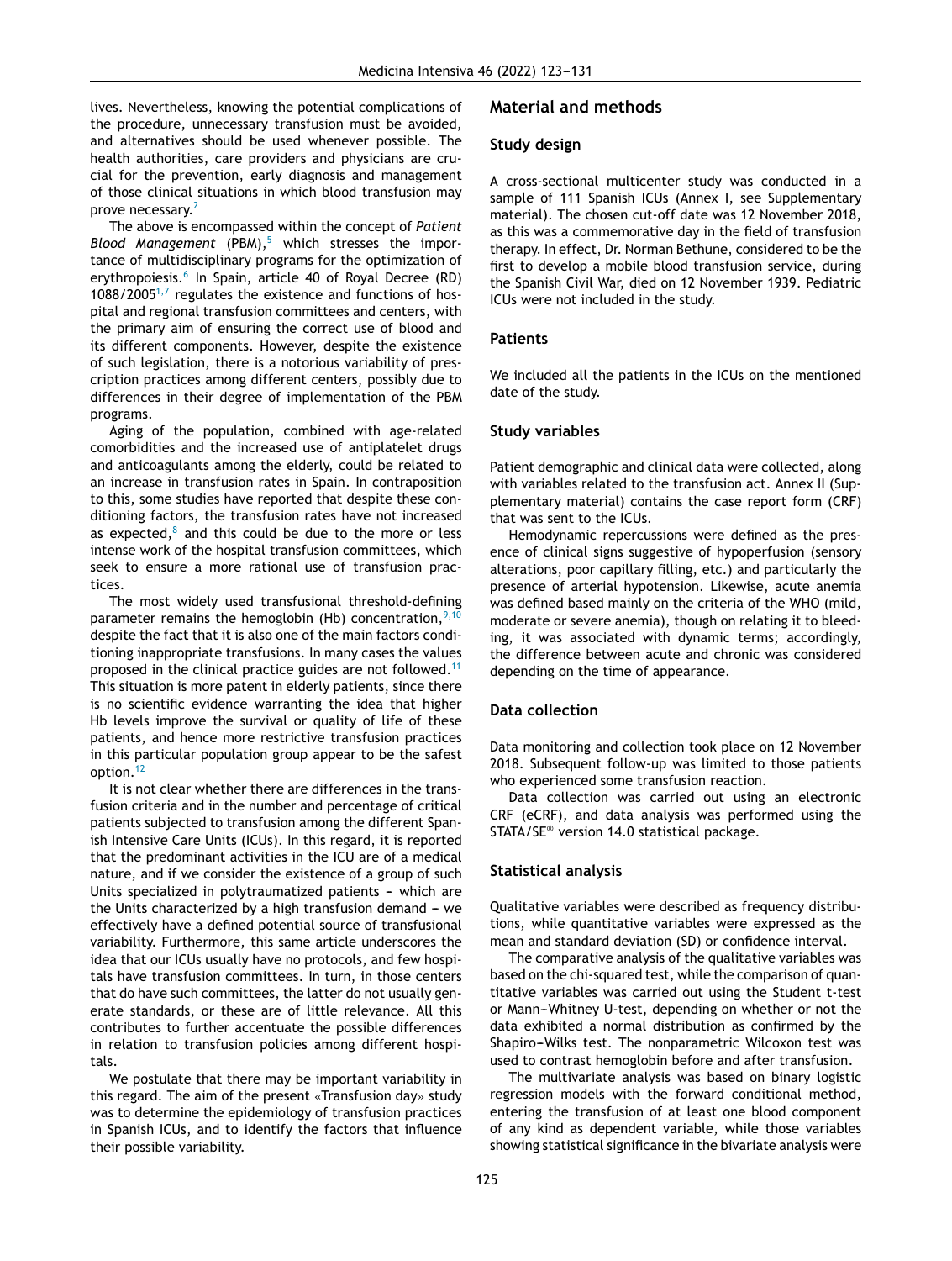|  |  | Table 1 Description of the ICUs participating in the study. |  |
|--|--|-------------------------------------------------------------|--|
|--|--|-------------------------------------------------------------|--|

| Variable                                 | Frequency               | Percentage               |  |  |
|------------------------------------------|-------------------------|--------------------------|--|--|
| Type of ICU                              |                         |                          |  |  |
| Cardiac ICU                              | 10                      | 9.01                     |  |  |
| Polyvalent ICU                           | 88                      | 79.28                    |  |  |
| Traumatology ICU                         | 11                      | 9.91                     |  |  |
| <b>Burn unit</b>                         | $\mathcal{P}$           | 1.80                     |  |  |
| Number of patients in ICU                | $16.96 \pm 8.51$ (3-37) |                          |  |  |
| Type of hospital                         |                         |                          |  |  |
| Public                                   | 109                     | 98.20                    |  |  |
| Private                                  | 2                       | 1.80                     |  |  |
| Number of beds in hospital               |                         |                          |  |  |
| $< 500$ beds                             | 34                      | 30.63                    |  |  |
| 500-1000 beds                            | 44                      | 39.64                    |  |  |
| >1000 beds                               | 33                      | 29.73                    |  |  |
| Number of beds in ICU                    |                         | $23.41 \pm 10.31$ (6-48) |  |  |
| Presence of transfusion protocol         |                         |                          |  |  |
| <b>No</b>                                | 43                      | 38.74                    |  |  |
| Yes                                      | 68                      | 61.26                    |  |  |
| Presence of massive transfusion protocol |                         |                          |  |  |
| <b>No</b>                                | 74                      | 21.62                    |  |  |
| Yes                                      | 87                      | 78.38                    |  |  |
| Presence of PBM program                  |                         |                          |  |  |
| No                                       | 72                      | 64.86                    |  |  |
| Yes                                      | 39                      | 35.14                    |  |  |

entered as independent variables. Model calibration analysis was made using the Hosmer-Lemeshow statistic. The discriminatory capacity of the model was assessed by means of the area under the receiver-operating characteristic (ROC) curve. The adjusted results of the multivariate model were reported as the odds ratio (OR) and 95% confidence interval (95%CI), and were graphically displayed by means of a nomogram assigning a score to each factor related to transfusion, and allowing calculation of the probability that a patient will undergo transfusion. A type I error of under 5% was regarded as significant.

#### **Ethical aspects**

The study was carried out in abidance with the ethical principles of the Declaration of Helsinki, version of Fortaleza (Brazil) 2013 (available on the website of the World Medical Association - [https://www.wma.net/wp](https://www.wma.net/wp-content/uploads/2016/11/wmj22.pdf)content/uploads/2016/11/wmj22.pdf) regarding human research, the good epidemiological practice principles of the ICH (International Conference on Harmonization), and applicable Spanish legislation ([http://www.ieaweb.org/GEP07.htm\)](http://www.ieaweb.org/GEP07.htm).

The study was approved by the Clinical Research Ethics Committee of Hospital Universitario La Paz (Madrid, Spain).

#### **Results**

#### **Description of the ICUs**

Table 1 summarizes the main characteristics of the ICUs that participated in the study. The great majority of the hospi-



**Figure 1** Variability of transfusion rate between hospitals. The horizontal axis shows the transfusion rate corresponding to at least one blood component. The axis reflects the rate corresponding to the 111 hospitals, with most centers having transfusion rates between 5-20%.

tals (98.20%) were public centers, and the distribution of the total number of beds was very heterogeneous, with the compilation of data on hospitals of all sizes. Of note is the fact that 78.38% had a massive transfusion protocol, 61.26% had a transfusion protocol, and only 35.14% had a PBM program.

With regard to variability of the transfusion rates (Fig. 1), we found that only one hospital transfused 100% of the patients admitted to the ICU at that time. Most of the hospitals showed a rate of  $5-20%$ , with 18 hospitals (16.21%) presenting transfusion rates of 20-50%. On the other hand, the hospitals with PBM programs transfused 12.24% of the patients - this figure being somewhat lower than in the hospitals with no such programs  $(16.30%)$  (p=0.264). Similar results were obtained in relation to the transfusion and massive transfusion protocols, where the transfusion rates were similar, regardless of whether or not the protocol was established in the hospital ( $p = 0.883$  and  $p = 0.197$ , respectively).

#### **Patient characteristics**

The study included a total of 1448 patients, with a mean age of  $62 \pm 16$  years and a predominance of males (66.2%). No significant differences in age or gender distribution were observed between the patients who were transfused and those who were not [\(Table](#page-4-0) 2).

The mean SOFA (Sequential Organ Failure Assessment) score was  $4.7 \pm 3.8$ , and was greater among the transfused patients  $(7.3 \pm 3.8 \text{ vs. } 4.4 \pm 3.7; \text{ p} < 0.001)$ . Of the total study sample, 47.1% required invasive mechanical ventilation, 8.3% required continuous extrarenal replacement therapy, and 0.9% required extracorporeal membrane  $oxygenation (ECMO) - the rates being higher among the$ transfused patients, as can be seen in [Table](#page-4-0) 2.

The most frequent cause of admission was medical disease (62.7%), specifically of a neurological origin (21.5%), followed by respiratory disease (20.4%) and infection (18.5%). In turn, 14.3% of the admissions came from urgent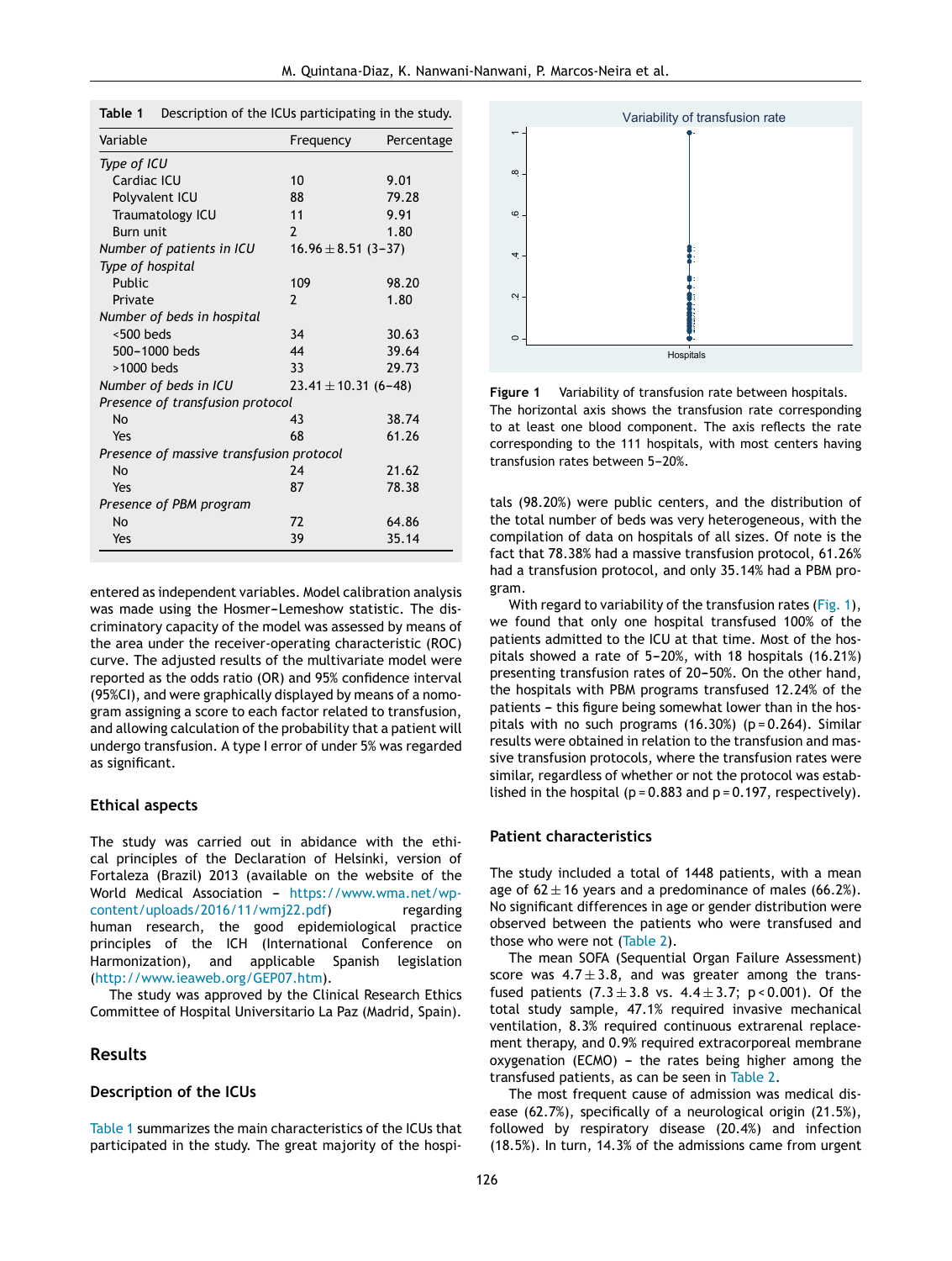|                              |                              | All patients $(n = 1449)$ |            | Patients without transfusion<br>$(n = 1306)$ |            | Patients with transfusion<br>$(n = 143)$ |            | p-Value |
|------------------------------|------------------------------|---------------------------|------------|----------------------------------------------|------------|------------------------------------------|------------|---------|
|                              |                              | Frequency                 | Percentage | Frequency                                    | Percentage | Frequency                                | Percentage |         |
| Age (mean $\pm$ SD)          |                              | $61.79 \pm 15.66$         |            | $61.74 \pm 15.68$                            |            | $62.25 \pm 15.56$                        |            | 0.634   |
| Gender                       | Males                        | 958                       | 66.16      | 860                                          | 65.90      | 98                                       | 68.53      | 0.528   |
|                              | Females                      | 490                       | 33.84      | 445                                          | 34.10      | 45                                       | 31.47      |         |
| SOFA score (mean $\pm$ SD)   |                              | $4.73 \pm 3.83$           |            | $4.40 \pm 3.71$                              |            | $7.30 \pm 3.83$                          |            | < 0.001 |
| Reason for                   | Elective surgery             | 206                       | 14.32      | 182                                          | 14.03      | 24                                       | 16.90      | 0.053   |
| admission                    | Urgent surgery               | 205                       | 14.25      | 178                                          | 13.72      | $27\,$                                   | 19.01      |         |
|                              | Medical                      | 902                       | 62.68      | 829                                          | 63.92      | 73                                       | 51.41      |         |
|                              | Trauma                       | 109                       | 7.57       | 93                                           | 7.17       | 16                                       | 11.27      |         |
|                              | Others                       | 17                        | 1.18       | 15                                           | 1.16       | $\mathbf{2}$                             | 1.41       |         |
| <b>Disease</b>               | Ischemic heart disease       | 116                       | 8.01       | 113                                          | 8.65       | $\overline{3}$                           | 2.10       | < 0.001 |
|                              | Abdominal surgery            | 117                       | 8.07       | 105                                          | 8.04       | 12                                       | 8.39       |         |
|                              | Cardiovascular surgery       | 112                       | 7.73       | 90                                           | 6.89       | 22                                       | 15.38      |         |
|                              | Thoracic surgery             | 23                        | 1.59       | 21                                           | 1.61       | $\mathbf{2}$                             | 1.40       |         |
|                              | Trauma surgery               | $\overline{4}$            | 0.28       | $\mathbf{3}$                                 | 0.23       | $\mathbf{1}$                             | 0.70       |         |
|                              | Vascular surgery             | 14                        | 0.97       | 12                                           | 0.92       | $\overline{2}$                           | 1.40       |         |
|                              | Neurosurgery                 | 76                        | 5.24       | 74                                           | 5.67       | $\mathbf{2}$                             | 1.40       |         |
|                              | Cardiovascular               | 127                       | 8.76       | 120                                          | 9.19       | $\overline{7}$                           | 4.90       |         |
|                              | Gastrointestinal             | $90\,$                    | 6.21       | 67                                           | 5.13       | 23                                       | 16.08      |         |
|                              | Infectious                   | 165                       | 11.39      | 144                                          | 11.03      | 21                                       | 14.69      |         |
|                              | Neurological                 | 195                       | 13.46      | 190                                          | 14.55      | 5                                        | 3.50       |         |
|                              | Renal                        | 21                        | 1.45       | 20                                           | 1.53       | $\mathbf{1}$                             | 0.70       |         |
|                              | Respiratory                  | 181                       | 12.49      | 169                                          | 12.94      | 12                                       | 8.39       |         |
|                              | Metabolism and endocrine     | 15                        | 1.04       | 15                                           | 1.15       | 0                                        | 0.00       |         |
|                              | Polytraumatism               | 86                        | 5.94       | 72                                           | 5.51       | 14                                       | 9.79       |         |
|                              | Traumatic brain injury       | 40                        | 2.76       | 33                                           | 2.53       | $\overline{7}$                           | 4.90       |         |
|                              | Urology                      | 17                        | 1.17       | 15                                           | 1.15       | $\overline{2}$                           | 1.40       |         |
|                              | Others                       | 50                        | 3.45       | 43                                           | 3.29       | $\overline{7}$                           | 4.90       |         |
| Days of stay (mean $\pm$ SD) |                              | $10.62 \pm 17.50$         |            | $10.48 \pm 17.58$                            |            | $11.99 \pm 16.73$                        |            | 0.086   |
| <b>ECMO</b>                  | No                           | 1.430                     | 99.10      | 1.292                                        | 99.38      | 138                                      | 96.50      | 0.001   |
|                              | Yes                          | 13                        | 0.90       | 8                                            | 0.62       | 5                                        | 3.50       |         |
| Extrarenal<br>replacement    | No                           | 1.326                     | 91.64      | 1.210                                        | 92.79      | 116                                      | 81.12      | < 0.001 |
| therapy                      | Yes                          | 121                       | 8.36       | 94                                           | 7.21       | 27                                       | 18.88      |         |
| MV                           | No                           | 764                       | 52.84      | 717                                          | 55.03      | 47                                       | 32.87      | 0.001   |
|                              | Yes                          | 682                       | 47.16      | 586                                          | 44.97      | 96                                       | 67.13      |         |
| Death                        | $\operatorname{\mathsf{No}}$ | 1.389                     | 97.34      | 1.253                                        | 97.59      | 136                                      | 95.10      | 0.050   |
|                              | Yes                          | 38                        | 2.66       | 31                                           | 2.41       | $\overline{7}$                           | 4.90       |         |

<span id="page-4-0"></span>**Table 2** Demographic and clinical characteristics of the patients admitted to the ICU.

Medicina Intensiva 46 (2022) 123---131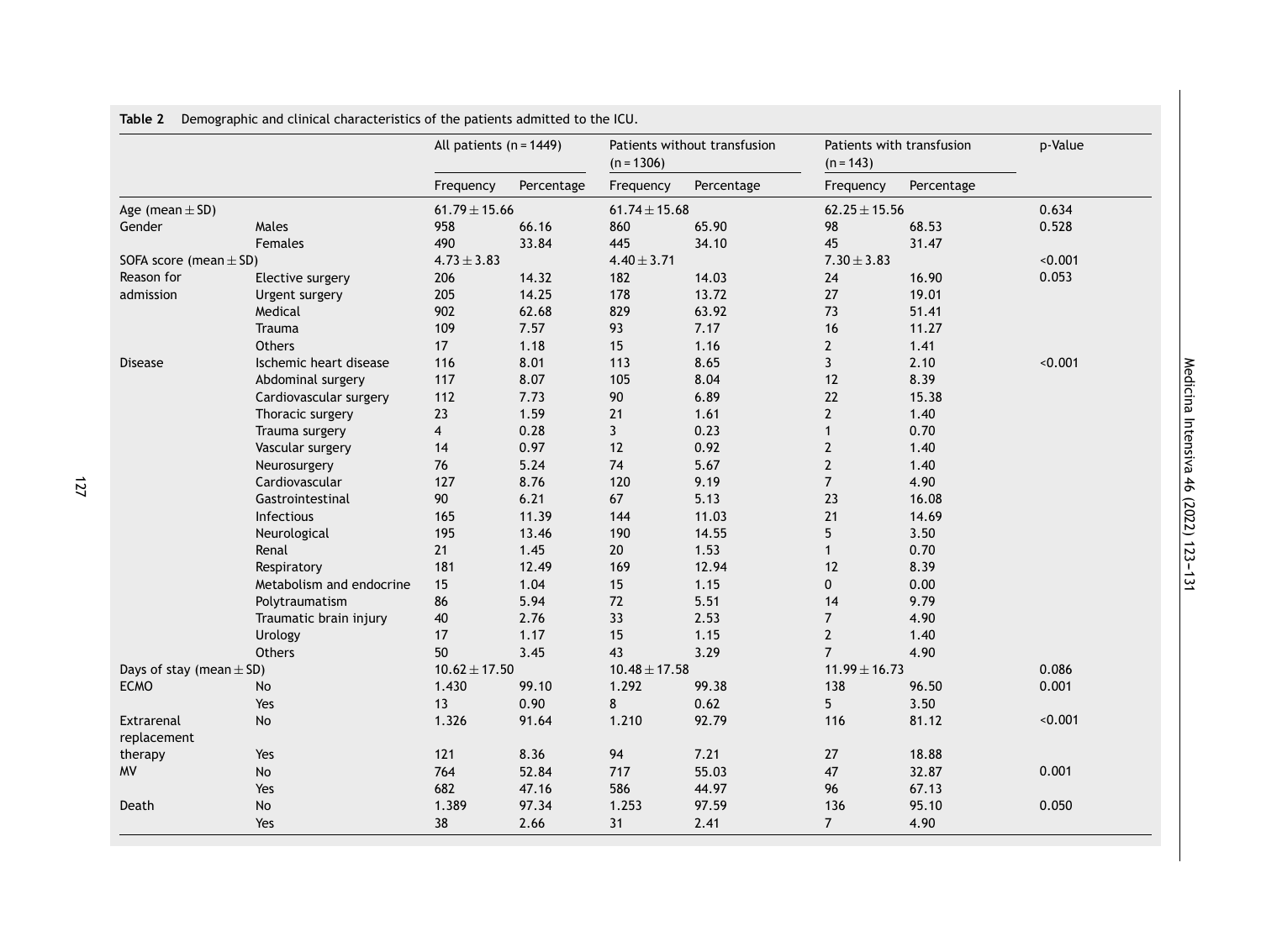surgery, 14.3% from elective surgery, and 7.6% were admitted as a consequence of trauma.

With regard to the risk factors favoring bleeding, anemia and transfusion, 20% of the patients had received anticoagulation (0.9% due to extracorporeal oxygenation techniques) and 22.1% had received antiplatelet medication.

With regard to mortality, only 2.7% (38/1448) of the patients died within the first 24 h of ICU stay; 4.9% (7/143) had been transfused previously while 2.4% had not been transfused previously (31/1284). Differences were observed regarding the transfused blood component and mortality. Specifically, 5.4% (7/129) of the patients that received packed red blood cells died, versus 2.4% (31/1302) of those who did not ( $p = 0.039$ ). Likewise, 9.3% (5/54) of the patients that received plasma transfusions died, versus 2.4% (33/1377) of those who did not  $(p = 0.002)$ . Lastly,  $8.8\%$ (5/57) of the patients that received platelet transfusions died, versus  $2.4\%$  (33/1374) of those who did not (p = 0.003).

#### **Characteristics of transfusion practice**

Of the global sample, the patients who most often suffered anemia were those admitted after surgery [81.1% (219/270)], followed by septic patients [78.2% (129/165)] ([Table](#page-6-0) 3).

Of the total 1448 patients, 143 underwent transfusion  $(9.9%)$  – the transfusional threshold based on hemoglobin being the main reason for transfusion (36.2%). The most frequently used blood component was packed red blood cells, in 90.2% of the cases (129/143), followed by platelets in 39.9% (57/143) and plasma in 37.8% (54/143).

Among the transfused patients, only a small proportion received blood components. Specifically, 4.9% (7/143) received tranexamic acid, 4.2% (6/143) prothrombin complex concentrate, and 3.5% (5/143) fibrinogen concentrate. The percentage of patients subjected to more than three transfusion acts during ICU stay was minimal (<3%).

The mean Hb concentration prior to transfusion among the transfused patients was  $7.8$  g/dl (95%CI:  $7.4-8.1$ ). The mean INR (international normalized ratio) value was 1.2  $(95\%$ CI: 1.13-1.23), while the mean platelet count was 148,000 (95%CI: 137,6369-169,000).

An average of 2.7 packed red blood cell units were transfused  $(95\%$ CI: 2.2-3.1); in the case of fresh plasma, an average of 3.8 units were administered  $(95\% CI: 2.8-4.8);$ and in the case of platelet transfusion, an average of 3.6 pools were used (95%CI: 2.7-4.6). With regard to transfusion control, i.e., laboratory testing to detect possible transfusion reactions, it should be noted than in 14.89% of the transfusions no post-transfusion controls were made.

The mean post-transfusion Hb concentration was 9 g/dl (95%CI: 8.4-10), which proved significantly higher (p < 0.001) than the pre-transfusion Hb concentration, which was 7.8 g/dl (95%CI: 6.9-8.5). With regard to pre-transfusion Hb according to the reason for transfusion, we found that the Hb concentration in the patients subjected to transfusion due to laboratory test criteria was 7.8 g/dl (95%CI: 7.5-8.1), while in those transfused because of acute anemia with hemodynamic repercussions the concentration was 7.6 g/dl  $(95\%$ CI: 7-8.1), versus 7 g/dl in those presenting acute anemia without hemodynamic repercussions (95%CI:



**Figure 2** Hemoglobin concentration prior to transfusion, according to the indication of transfusion.

(A) Transfusion according to hemoglobin-based transfusion threshold. (B) Transfusion due to acute anemia with hemodynamic repercussions. (C) Transfusion due to acute anemia without hemodynamic repercussions. (D) Transfusion prior to surgery or invasive procedures ( $p = 0.005$ ).

6.6-7.8). Lastly, in the patients transfused before surgery or some invasive procedure, the Hb concentration was 8.9 g/dl  $(6.9-11.7)$  (p = 0.005) (Fig. 2).

Those patients that met criteria of anemia [13% (188/1448)] were transfused more often than those who did not meet such criteria [2.6% (37/1448)] (p < 0.001). Likewise, surgical patients were more often transfused (14.4%) than those admitted due to medical conditions  $(8.9\%)$  (p = 0.006).

Lastly, in the logistic regression model, we found that the factors influencing the decision to provide transfusion were laboratory criteria referred to Hb and platelets, where the OR < 1 indicates that lower values imply a greater risk of transfusion ([Table](#page-6-0) 4). However, severity as measured by the SOFA score is a factor associated to transfusion. Other parameters, such as ECMO, extrarenal replacement therapy or surgical disease were not found to be significant in the final model. The nomogram presents the results of the regression analysis as a clinical scale, with each factor being associated to a score within the scale.

#### **Discussion**

Vincent et al.<sup>[12](#page-8-0)</sup> reported a 26% transfusion rate among patients over 16 years of age, and other earlier studies have documented higher rates, such as the European ABC study, where the estimated transfusion rate among adults was  $37\%$ .<sup>13-21</sup> In the present study, the blood transfusion rate did not exceed 10%. This low percentage may be explained in part by the bias inherent to our cross-sectional study design, where there is no patient follow-up from ICU admission to discharge - though the large number of patients included from an extensive sample of Spanish ICUs tends to minimize this bias. Furthermore, the transfusional threshold was very close to 7 g/dl of Hb, which suggests that this low transfusion rate may also be a consequence of a better transfusion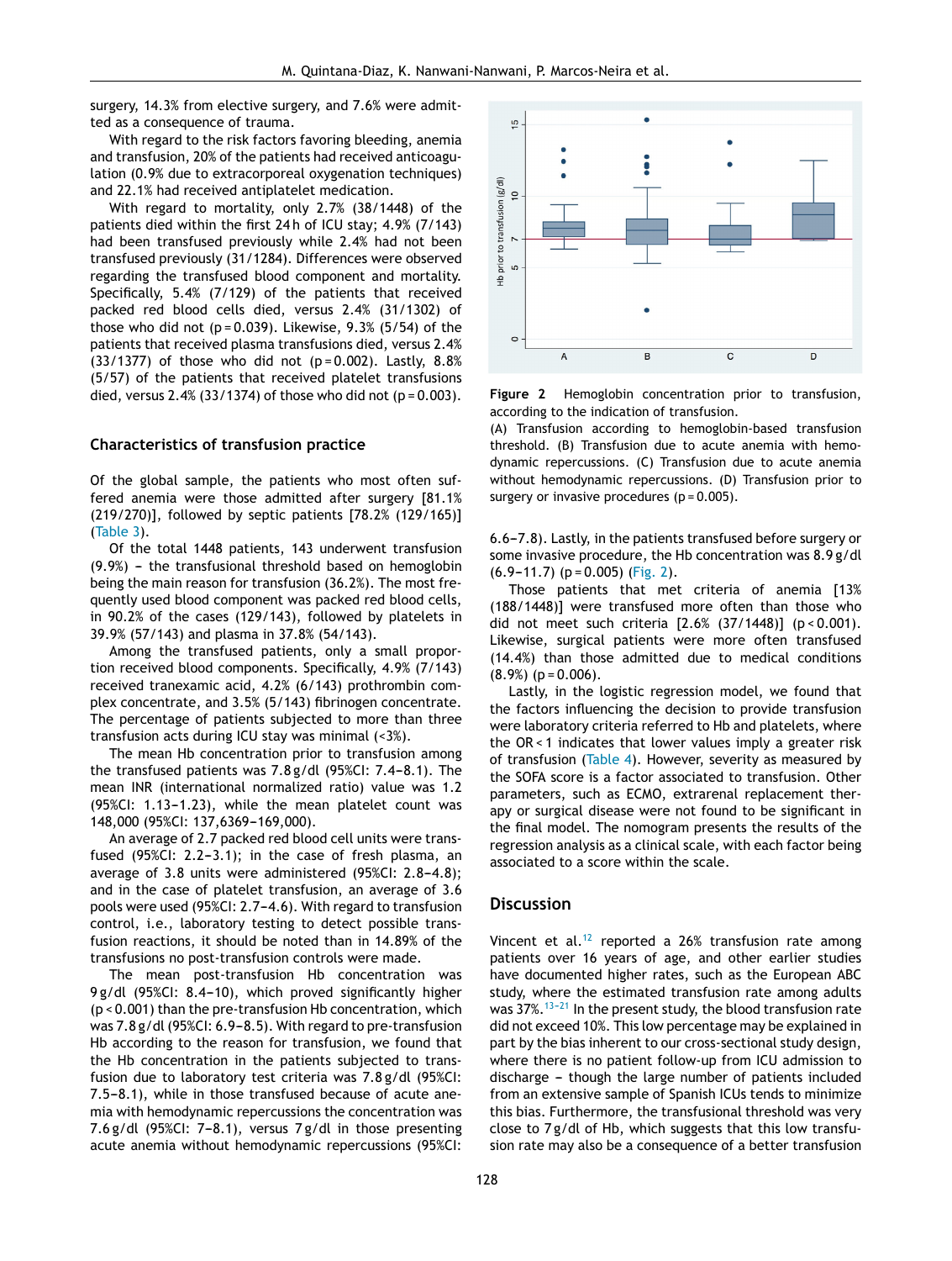|                        |                                                | Frequency | Percentage |
|------------------------|------------------------------------------------|-----------|------------|
| Reason for             | Acute anemia with hemodynamic repercussions    | 50        | 35.46      |
| transfusion            | Acute anemia without hemodynamic repercussions | 20        | 14.18      |
|                        | According to lab test criteria (Hb level)      | 51        | 36.17      |
|                        | Prior to surgery or invasive procedure         | 10        | 7.09       |
|                        | <b>Others</b>                                  | 10        | 7.09       |
| <b>Blood component</b> | Packed red blood cells                         | 129       | 90.21      |
|                        | Frozen fresh plasma                            | 54        | 37.76      |
|                        | <b>Platelets</b>                               | 57        | 39.86      |
| Number of              |                                                | 111       | 78.72      |
| transfusion acts       |                                                | 16        | 11.35      |
|                        |                                                | 9         | 6.38       |
|                        | 4                                              |           | 1.42       |
|                        | 5                                              |           | 0.71       |
|                        | 6                                              |           | 0.71       |
|                        | 7                                              |           | 0.71       |
| <b>Transfusion</b>     | No                                             | 21        | 14.89      |
| laboratory test        | Yes, in 1 h                                    | 12        | 8.51       |
| control                | Yes, in 2h                                     | 21        | 14.89      |
|                        | Yes, in 3h                                     | 21        | 14.89      |
|                        | Yes, in $>3$ h                                 | 66        | 46.81      |

#### <span id="page-6-0"></span>**Table 3** Description of transfusion practice.

**Table 4** Logistic regression analysis (with nomogram) to identify factors associated to blood component transfusion.

|                                                                                                                                                                                                                                                                                    | <b>OR</b>                                                                | p-Value | 95%CI |       |  |
|------------------------------------------------------------------------------------------------------------------------------------------------------------------------------------------------------------------------------------------------------------------------------------|--------------------------------------------------------------------------|---------|-------|-------|--|
|                                                                                                                                                                                                                                                                                    |                                                                          |         | Lower | Upper |  |
| Previous Hb                                                                                                                                                                                                                                                                        | 0.95                                                                     | 0.052   | 0.91  | 1.00  |  |
| Previous platelets                                                                                                                                                                                                                                                                 | 1.00                                                                     | 0.003   | 1.00  | 1.00  |  |
| SOFA score                                                                                                                                                                                                                                                                         | 1.16                                                                     | 0.000   | 1.12  | 1.21  |  |
| p-Value, Hosmer-Lemeshow                                                                                                                                                                                                                                                           |                                                                          | 0.345   |       |       |  |
| c-Statistic                                                                                                                                                                                                                                                                        |                                                                          | 0.756   |       |       |  |
| Nomogram - Clinical scale for transfusion<br><b>BOD</b><br>$^{12}$<br>16<br>Prior platinist<br>Prior<br>7.14<br>14<br>$\overline{0}$<br>$5\quad 6\quad 7$<br>$\overline{2}$<br>$\overline{\phantom{a}}$<br>$-4$<br>Prob<br>0 1 2 3 4 5 6 7 8 9 10 11 12 13 14 15 16<br>Total score | $-47$<br>$10 \t 11$<br>9<br>8<br>18<br>19<br>20<br>17<br>TRANSFUEICH GAY |         |       |       |  |

Nomogram: displays weight of each variable (SOFA score, previous Hb, previous platelets) in transfusion probability. This graphically shows the score a patient would have on this scale according to the values of each variable. The final score is calculated as the sum of the score obtained for each variable, and the corresponding transfusion probability is shown at the lower part of the nomogram.

policy in our country, thanks to correct operation of the committees that regulate the transfusion act as a result of implementation of the Royal Decree of 2005.<sup>7</sup> [O](#page-8-0)n the other hand, an interesting finding in our series is that the highest transfusion rate did not correspond to the surgical patients, despite the fact that the scientific evidence points to these patients as those requiring more transfusions. In any case, it is true that 79.28% of the ICUs in our study were polyvalent Units, and the structure corresponding to the type of ICU may be related to the low transfusion rate in cardiological patients - where specialized ICUs represented 9.01% - or surgical patients.

Anemia was the most frequent laboratory test finding in the ICUs. On the third day of admission, anemia was present in a full 95% of the critical patients, and this caused a considerable proportion of them  $(30-75%)$  to receive at least one allogenic blood transfusion during admission.<sup>13-16</sup> In any case, in clinical practice, blood transfusion seeks to increase oxygen supply and therefore alleviate tissue hypoxia. However, the hypothetical benefit of blood trans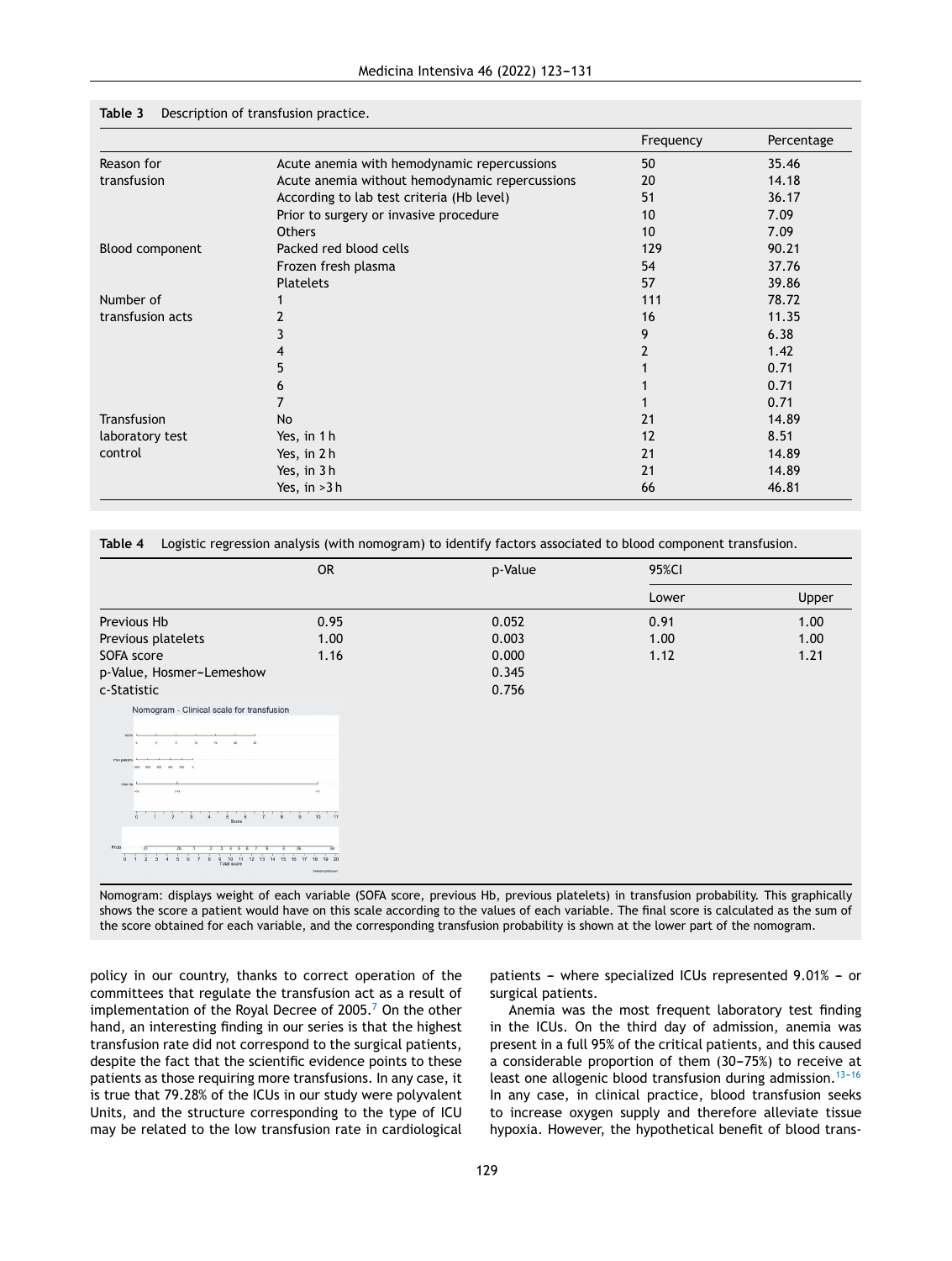fusion has not been firmly demonstrated.<sup>[17](#page-8-0)</sup> Few studies have described an increase in oxygen consumption following transfusion, and most of the articles in this field only document an increase in oxygen transport,  $18$  reflecting independence between consumption and transport before blood transfusion. However, in patients with a positive dobutamine test,<sup>[19](#page-8-0)</sup> lactic acidosis<sup>20</sup> [an](#page-8-0)d septic cases,  $2^{1,22}$  where oxygen consumption - transport dependency may exist, transfusion does not increase tissue oxygen consumption. Therefore, if there is no clear evidence of the efficacy of allogenic blood transfusion in reducing tissue hypoxia, there is likewise no clear evidence that transfusion improves patient survival. In our study, an increase in Hb concentration was recorded after blood transfusion, and the patients with anemia had a higher transfusion rate. However, the 24-h mortality rate was similar in transfused patients and non-transfused individuals (4.90% versus 2.41%;  $p = 0.070$ ) - these results being consistent with the data described above.

On the other hand, variability in the transfusion of blood components is a situation constantly reflected in the literature. This circumstance may be explained by the fact that the patients differ in terms of severity or comorbidities, thus generating differences in the transfusion criteria, which are based fundamentally upon laboratory test data (Hb concentration), but also on patient age, reason for admission, hospital stay or the severity of the disease condition leading to admission in the first place.<sup>[12](#page-8-0)</sup>

According to the findings of a national survey on transfusion practices in the ICU, $^{23}$  $^{23}$  $^{23}$  patients usually receive 2-4 packed red blood cell units. While these figures may be adequate in the context of acute bleeding, they are excessive in critical patients with non-hemorrhagic anemia, as is seen in our own figures, with an average of 3.6 units. We also observe that there is not much confidence in the use of transfusion alternatives or in assuming a clear relationship between transfusion and mortality. With regard to such inadequacy of red cell transfusion (indicator 87) and red cell over-transfusion (indicator 88), work has been done in the intensive care setting (book of indicators of the SEMI-CYUC, 2017), $24$  though with scant real evidencing of the theory.

In the present study, differences were observed in the transfusion rates among the 111 hospitals conforming the sample. In effect, some hospitals had no patients subjected to transfusion in the 24-h period of the study, while in contrast other hospitals reported transfusion among all the patients admitted to the ICU  $-$  though in most centers the transfusion rates ranged between 5-20%. In this regard, the SANGUIS (Safer And Good Use of blood In Surgery) project has audited the transfusion practices in 7195 patients in 43 hospitals in 10 European countries, evidencing extreme variability of transfusion practice  $-$  not only between hospitals but also between Departments and also between physicians from one same Department. This evidences the need to unify transfusion criteria in order to minimize needless patient exposure to allogenic blood transfusions. $^{22}$  $^{22}$  $^{22}$  In this scenario, PBMs appear with the purpose not of improving transfusion practice but of improving the patient clinical outcomes though the optimization of transfusion practice is one of the many tools available to reach this objective. In our sample, many hospitals still have not implemented a PBM program; specifically, of the 111 hospitals in the study, 64.86% did not

contemplate programs of this kind. Furthermore, 38.74% do not even have a transfusion protocol. On the other hand, the group of ICUs that exceed a transfusion rate of 20% in our study (representing 16.21% of the global ICUs) largely correspond to specialized polytrauma patient Units. As a result, specialized Units of this kind are those that conform a special group with large transfusion requirements, representing approximately 81% of the blood units, compared with the rest of the ICUs.<sup>[23](#page-8-0)</sup>

However, variability is observed not only between hospitals. In our study we also evidenced differences in transfusion rates within one same hospital, specifically according to whether the patient meets criteria of anemia or not, or whether the patient constitutes a medical or a surgical case. This may be due to a range of factors, such as the training of physicians in this field in the Department of Intensive Care Medicine, but not to the number of residents in training, since the staff physician - alone or with the resident  $-$  is the professional that usually decides transfusion based on personal experience and the consensus recommendations. Residents in training make fewer than 2% of all transfusion decisions in Spain.<sup>[23](#page-8-0)</sup>

A limitation of this study is the design involved, which is adequate for describing transfusion practices in this country and the variability between hospitals, though none of the patients were followed-up on beyond the 24-h duration of the study. Accordingly, the number of patients that died in the ICU was very low, and no evaluation was made of the duration of ICU stay. Likewise, the rest of patients were not monitored in order to thoroughly assess mortality associated to the transfused individuals. In turn, the study design did not contemplate the evaluation of adverse effects or reactions to blood transfusion. In this respect, we are conducting a new data compilation process covering a longer period, in order to conduct a follow-up of the ICU stay of patients with and without blood transfusion, with the purpose of analyzing the safety of the transfusion act in the real-life clinical setting.

#### **Authorship**

Study conception and design: A. Robles and M. Quintana. Data acquisition: M.A. Henríquez and García-Olmos. Data analysis and interpretation: R. Juárez and S. Yus. Drafting of the article: all the authors.

Final approval of the submitted manuscript version: all the authors.

#### **Conflicts of interest**

The present study has received no financial support, and the authors declare that they have no conflicts of interest.

#### **Appendix A. Supplementary data**

Supplementary material related to this article can be found, in the online version, at doi:[https://doi.org/10.](https://doi.org/10.1016/j.medin.2020.08.015) [1016/j.medin.2020.08.015.](https://doi.org/10.1016/j.medin.2020.08.015)